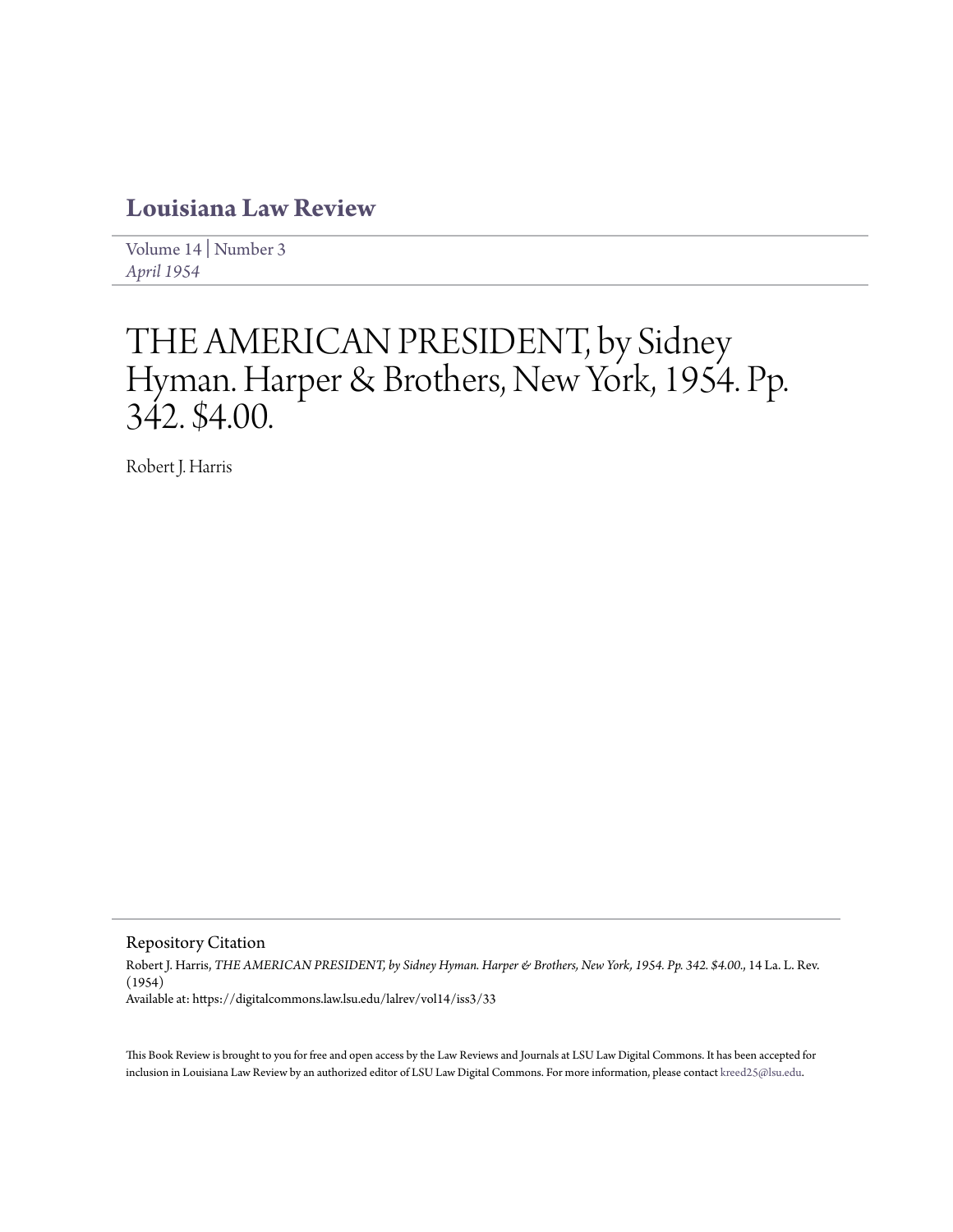selected as in Gellhorn's recent edition.<sup>4</sup> This, however, is partly obviated by a valuable, albeit brief, survey of "legislative supervision of administration." In discussing the court-or-board question for industrial accident claims, however, the author thinks that "railway labor resists the enactment of a compensation law," which is partly inaccurate (there are some weighty railway labor voices that favor the enactment of a uniform compensation law for railroad and similarly situated workers) and at any rate not a cogent argument pro or contra. For those who favor court law suits in railway labor accident cases do so largely because of the possibility of obtaining jumbo verdicts in court rather than because of any well-organized opinion on the preferability of boards or courts.

All 'in all, a very useful book especially for those schools that wish to confine administrative law to two hours per week.<sup>5</sup>

## *Reginald Parker\**

## THE AMERICAN PRESIDENT, by Sidney Hyman. Harper & Brqthers, New York, 1954. Pp. 342. \$4.00.

At a time when the air has long been befouled by senseless lamentations over "federal usurpation" and "executive dictatorship" this wise little book injects an element of freshness and sanity into the atmosphere of political discussion. Mr. Hyman's study of the presidency is not an exhaustive historical and legal study of the institution as exemplified by the definitive book of Edward S. Corwin entitled, *The President: Office and Powers* (New York University Press, revised edition, 1948). It is rather a general and readable account of the historical and political development of the presidency which will perhaps provide little new information concerning the office to careful students of American government. To say this is not to disparage the genuine merit of Mr. Hyman's book as a non-technical account of the presidential office rich with insights in American political institutions. Indeed, this book is required reading for all thought-

**<sup>4.</sup>** GELLHORN **& BYSE, ADMINISTRATIVE** LAW: **CASES AND COMMENTS (3d ed. 1954).**

**<sup>5.</sup> This usefulness is a bit marred by the fact, however, that the Gellhorn-Byse book, which has 1273 pages plus a bibliography of nearly 90 pages, cost merely \$9; whereas the present volume, although it is only about half as big, costs \$10!**

**<sup>\$</sup>** Professor of Law, Willamette University.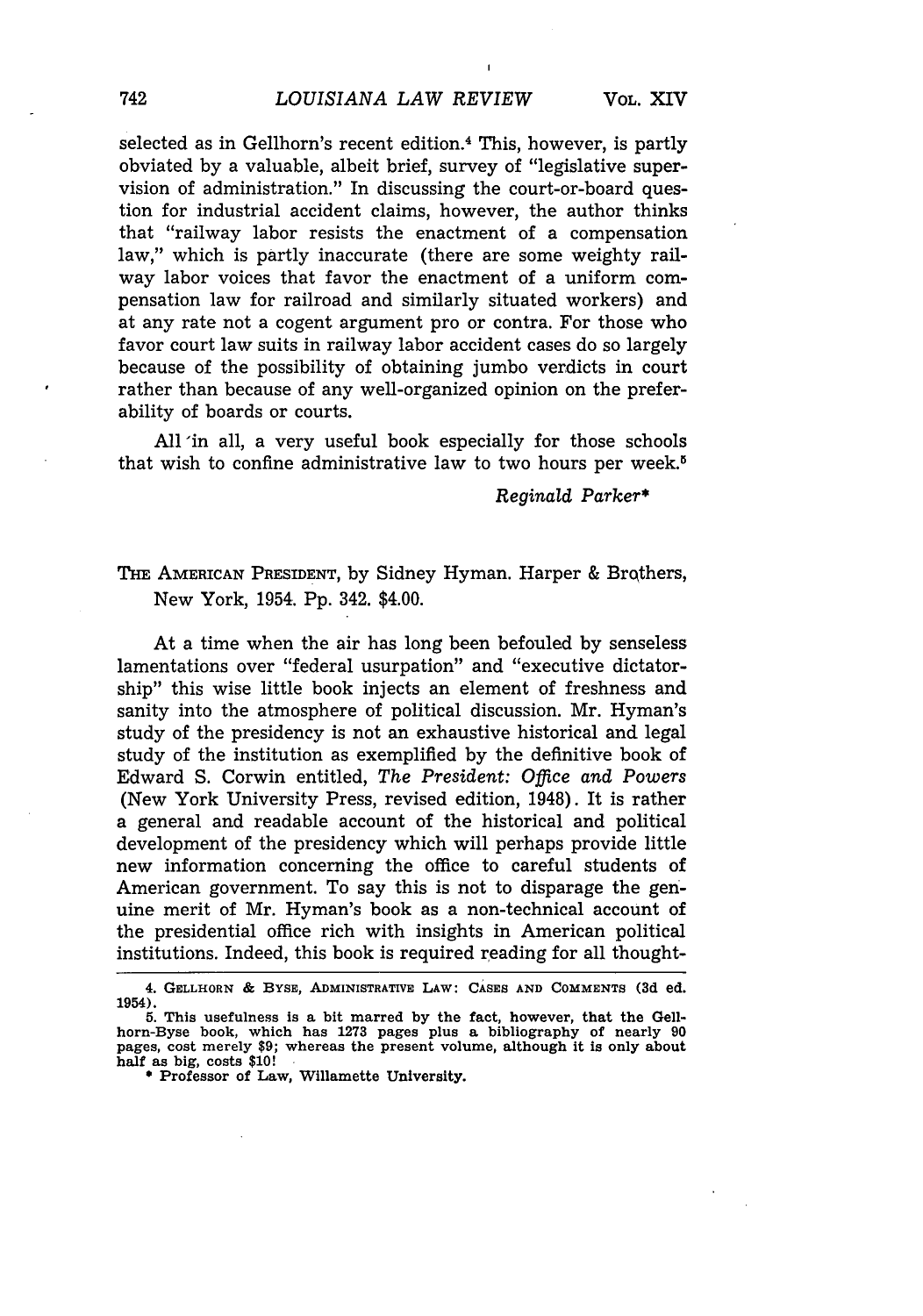The volume contains a general account, fortified by historical references, of the means of electing the President, his functions as chief of state, head of government, party leader, chief administrator, commander-in-chief, spokesman in foreign affairs, and reorganization of the executive branch of the government. In discussing proposals for changing the mode of electing a President Mr. Hyman is wisely opposed in my opinion to taking the nomination from the hands of party leaders in the nominating conventions and vesting it in the hands of the people directly through the medium of a direct primary. Such a change, he thinks, would render the framing of a platform difficult. This difficulty is perhaps not so important because of the general unimportance of platforms. More important are the other assigned reasons such as the diffusion of party responsibility, the difficulty of obtaining a majority, and the resulting impossibility of drafting reluctant or independent candidates like Charles E. Hughes or Adlai E. Stevenson.

Mr. Hyman is almost as unenthusiastic for the abolition of the electoral college and election of the President by a direct vote of the people or some modification of this plan. Nor does he favor a party realignment whereby all liberals would constitute one party and all conservatives the other. Aside from the political unreality of such a change, Mr. Hyman is convinced that it would expose each party to "the peril of annihilation" once it made a wrong guess and by suppressing dissenters and compromises would drive each party to political extremes. He also believes that such a realignment would either turn the President into a prime minister, or if he insisted on being President, it would enlarge the areas of conflict with his party.

One of the more interesting portions of Mr. Hyman's book is that in which he rejects the familiar distinction between strong and weak presidents in terms of the expansion of executive power in favor of a distinction drawn in terms of the President's ability to mobilize public opinion in support of the work of the presidency "under the sanction of the law." Employing this distinction Mr. Hyman lists Washington, Jefferson, Monroe, Jackson, Polk, Lincoln, Cleveland, McKinley, Wilson, the two Roosevelts, and Truman as "strong" presidents. Among the weaker presidents, some of whom were great men, he lists the two Adamses, Madison, Van Buren, William Henry Harrison,